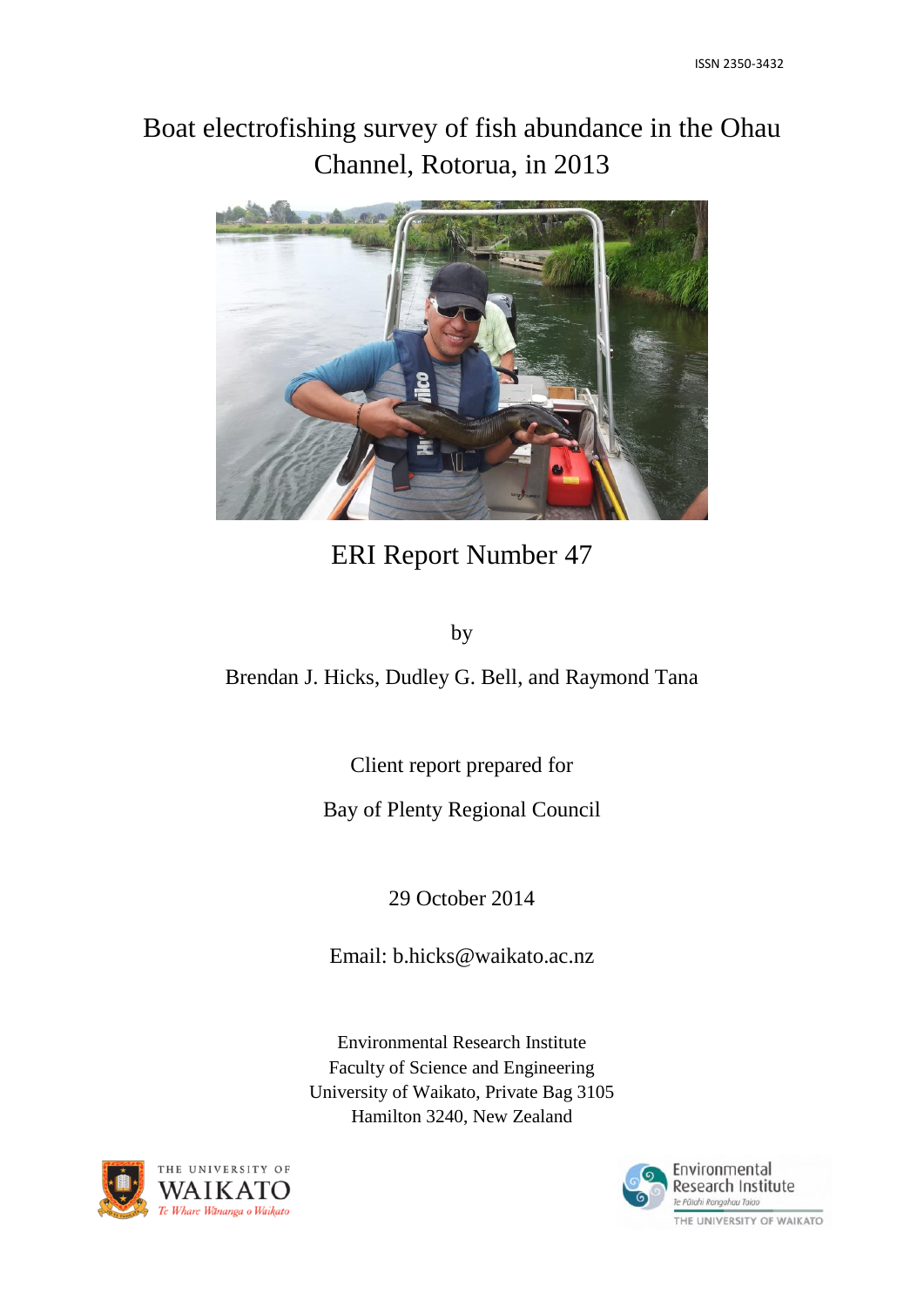#### **Cite report as:**

Hicks BJ, Bell DG, Tana R 2014. Boat electrofishing survey of fish abundance in the Ohau Channel, Rotorua, in 2013. *Environmental Research Institute Report No. 47*. Client report prepared for Bay of Plenty Regional Council. Environmental Research Institute, Faculty of Science and Engineering, The University of Waikato, Hamilton. 11pp. ISSN 2350-3432

**Cover picture**: Ray Tana holding a longfin eel (*Anguilla dieffenbachii*) captured from the Ohau Channel in 2013. Photo credit: Brendan Hicks.

Rellonuel

Rob Donald John Tyrrell Whakatane, New Zealand University of Waikato

*Reviewed by: Approved for release by*

 $770$ 

Bay of Plenty Regional Council Environmental Research Institute Hamilton, New Zealand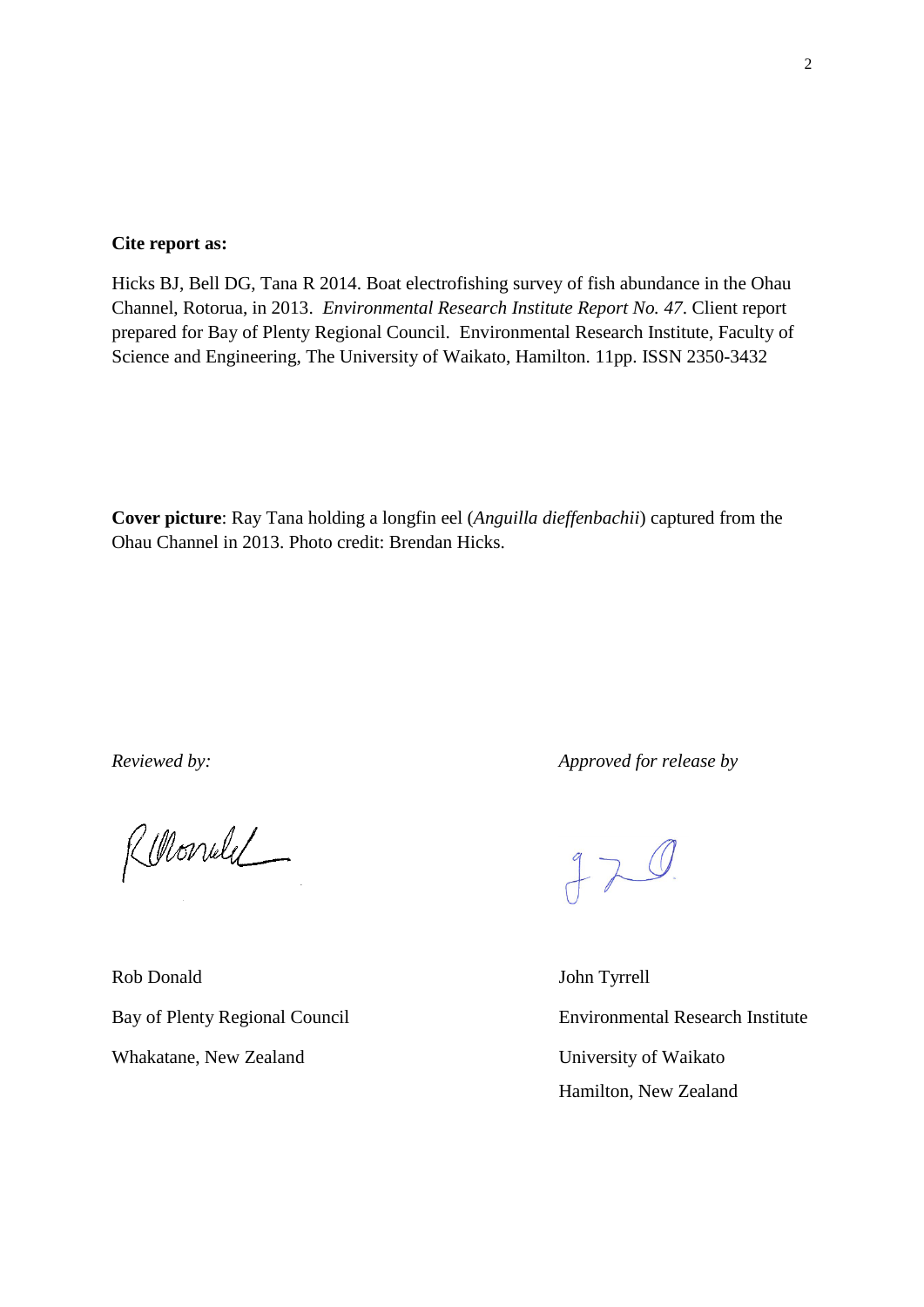#### **Executive summary**

<span id="page-2-0"></span>The aim of this survey was to provide on-going monitoring of the fish communities and abundance in the Ohau Channel, especially fish species that are taonga to Maori (eels, goldfish, and koura). In the current study we present the findings from the seventh year of sampling (2013) in view of previous surveys using boat electrofishing in the Ohau Channel.

We used the University of Waikato's 4.5 m-long, aluminium-hulled electrofishing boat to catch a total of 1,025 fish (20.3 kg) from 11 sites comprising 2,817 lineal m and 11,484 m<sup>2</sup> in area on 27 November 2013. Common bully were the most abundant fish species (57% of the catch) followed by common smelt (36% of the catch).

Goldfish had their highest biomasses in the lower channel, especially at site 10 near Lake Rotoiti (up to 7.25  $\rm g$  m<sup>-2</sup>). Catch per unit effort (CPUE) for common bullies exceeded smelt CPUE at all sites except site 1, reflecting their greater densities. CPUE for rainbow trout was variable between the sites, and greatest at site 3.

The abundance of common bullies in 2013 reversed the apparent trend of reducing abundance since these surveys started in 2007. The cause of fluctuating bully abundance is not known, and was not accounted for by water clarity expressed as black disc distance (BDD) or water conductivity. Poor water clarity can reduce the efficiency of electrofishing, but BDD was greater in 2012 than in 2011 when common bully densities were lower. In 2013, the apparent decline in smelt abundance was also reversed, but the relatively inefficient sampling resulting from boat electrofishing for these two species should be considered.

The increased goldfish biomass in 2011-2013 arose because of targeted fishing in the excavated side branch, which clearly offers good habitat for goldfish. Removal of goldfish in the previous years may have reduced the density in the excavated side channel (site 11) compared to previous years. In 2013, a shortfin eel was caught, following the first shortfin eel encountered in the Ohau Channel in 2012.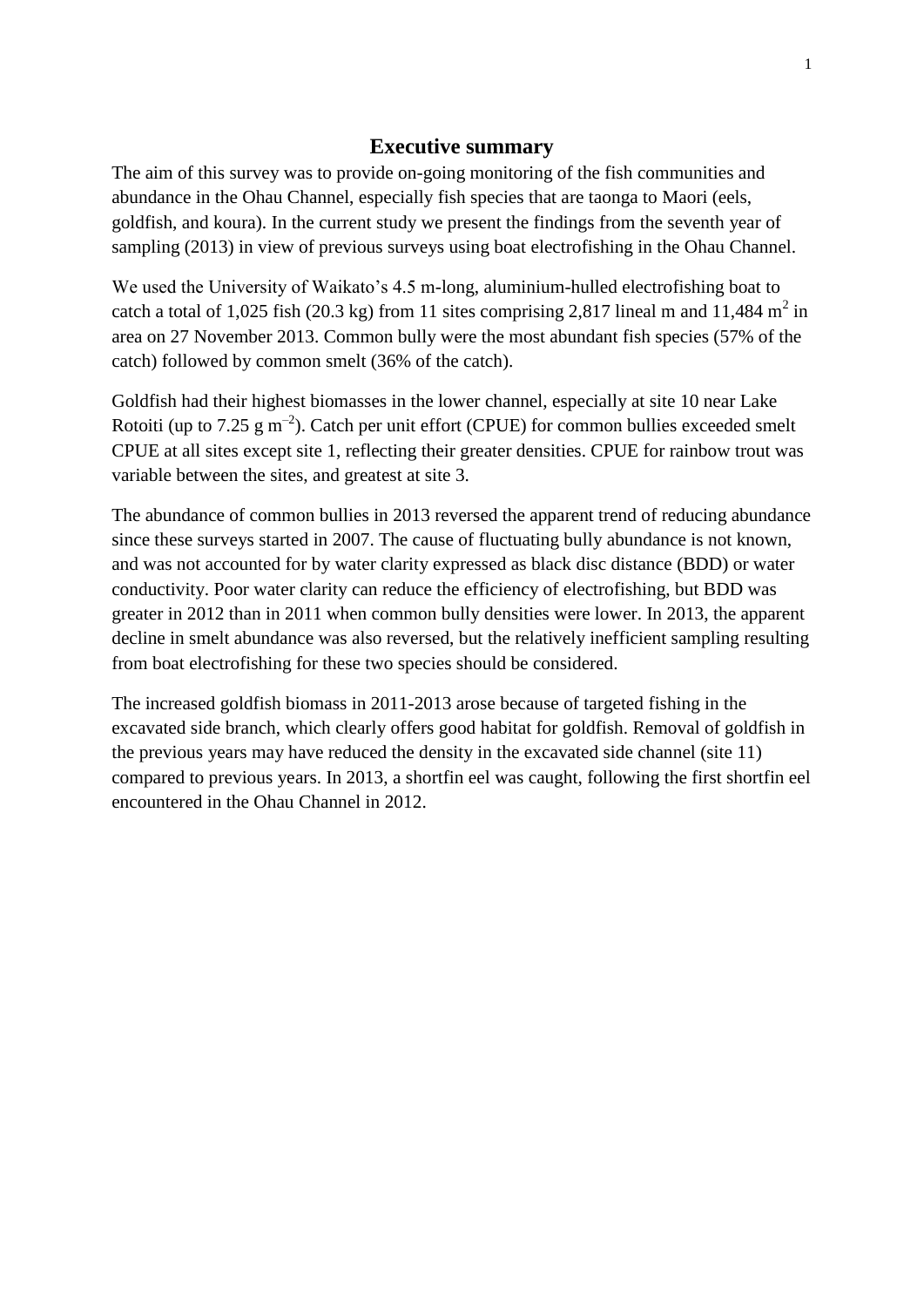## **Table of contents**

<span id="page-3-0"></span>

# **List of tables**

<span id="page-3-1"></span>

| Table 1. Habitat types and dimensions of sites that were boat electrofished in the Ohau              |
|------------------------------------------------------------------------------------------------------|
|                                                                                                      |
| Table 2. Total number of each species in the Ohau Channel collected in 10-min passes at 11           |
| sample sites with boat electrofishing on 27 November 2013. Blank cells indicate no catch             |
|                                                                                                      |
| Table 3. Density of each species in the Ohau Channel collected in 10-min passes at 11                |
|                                                                                                      |
| Table 4. Areal biomass of each species in the Ohau Channel collected in 10-min passes at             |
|                                                                                                      |
| Table 5. CPUE (fish min <sup>-1</sup> ) of common bully, common smelt, goldfish and rainbow trout in |
| the Ohau Channel caught at passes at 11 sample sites with boat electrofishing on 27                  |
|                                                                                                      |
| Table 6. Mean fish and koura densities in the Ohau Channel measured by boat electrofishing           |
| between 2007 and 2013. (Source of data: Brijs et al. 2008, 2009, 2010, Hicks et al. 2011,            |
|                                                                                                      |
| Table 7. Conductivity and black disc distance measured in the in the Ohau Channel at the             |
| time of boat electrofishing surveys between 2007 and 2013. NZDST = New Zealand                       |
| daylight saving time, i.e., $UTC+13$ h. $UTC = Universal$ time coordinated. (Source of data:         |
|                                                                                                      |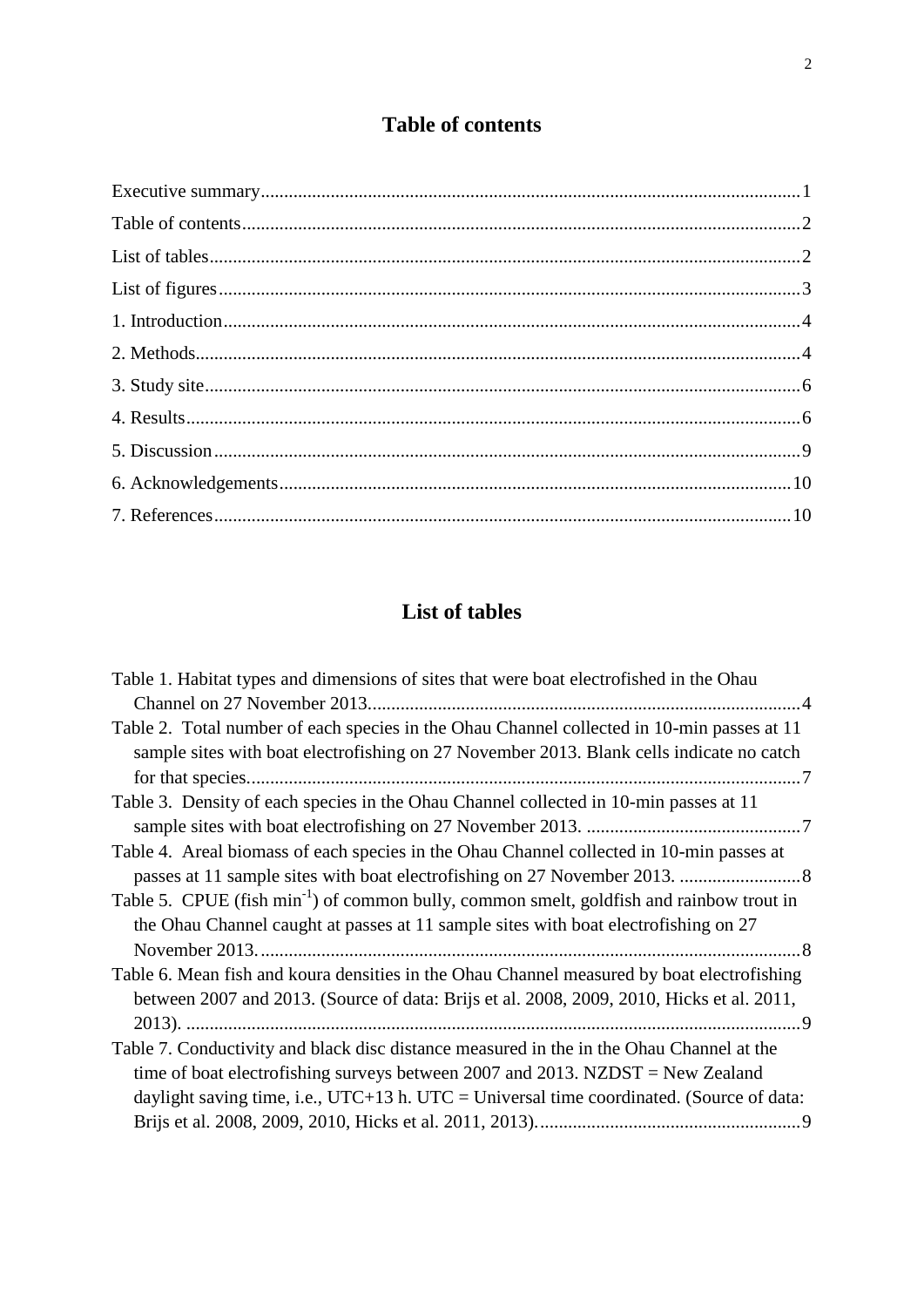# **List of figures**

<span id="page-4-0"></span>[Figure 1. Fishing transects sampled on 27 Nov 2013 in the Ohau Channel starting from Lake](#page-6-0)  [Rotorua and ending at Lake Rotoiti. Site codes correspond to locations in Table 1.](#page-6-0) ..........5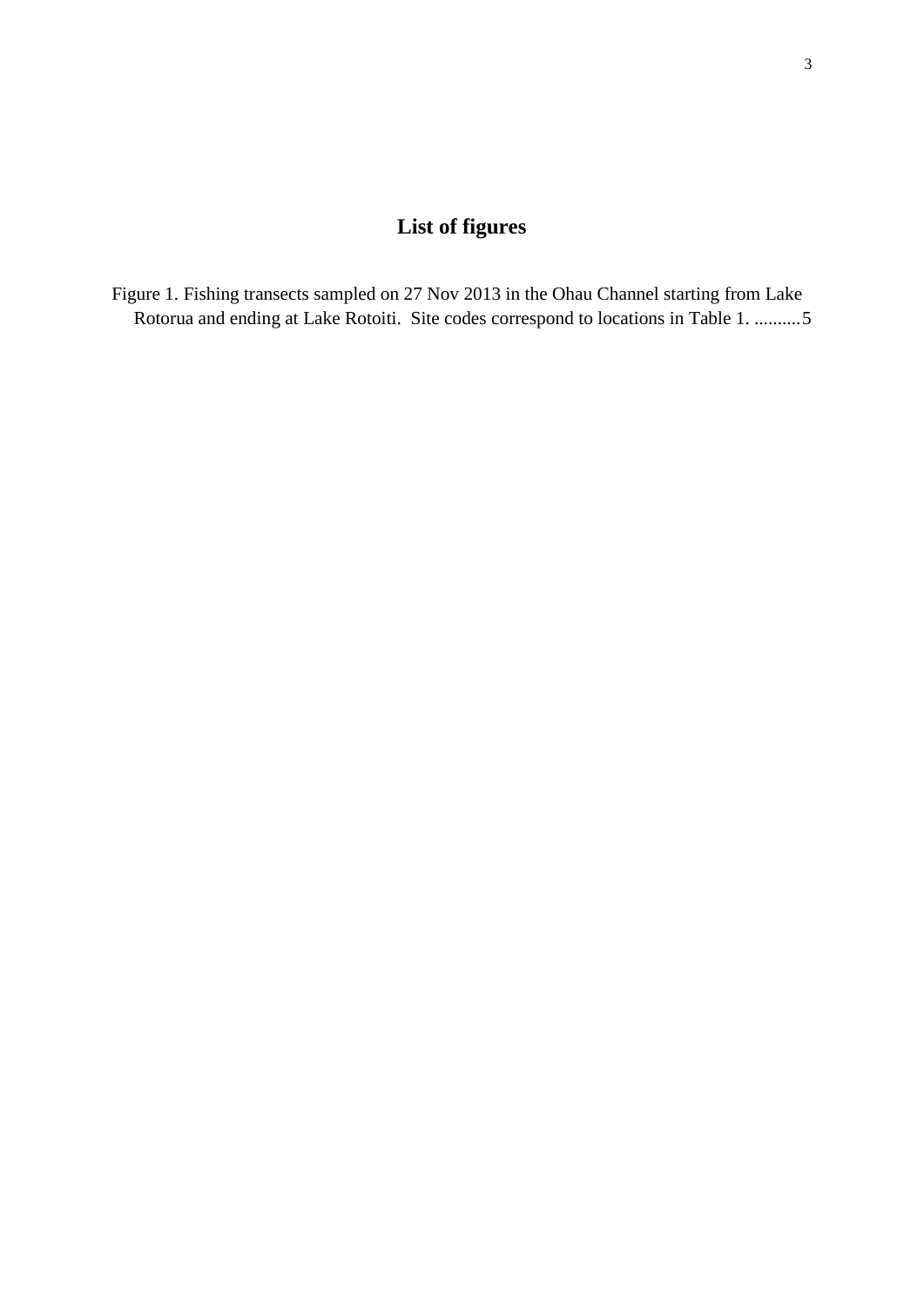### <span id="page-5-0"></span>**1. Introduction**

The Bay of Plenty Regional Council (BOPRC) contracted the University of Waikato to conduct a survey of the fish abundance in the Ohau Channel. Similar surveys using boat electrofishing had been previously carried out in each December from 2007 to 2012 (Brijs et al. 2008, 2009, 2010, Hicks et al. 2011). The original purpose of these surveys was to apply an independent method to estimate the densities of common smelt and bullies in the Ohau Channel at fixed points along the bank that coincided with trap netting sites used by the National Institute of Water and Atmospheric Research (NIWA). Since the low number of smelt captured by a single day's boat electrofishing became apparent compared to the numbers captured by seasonal trapping, the aim of the survey has been modified to provide on-going monitoring of the fish communities and abundance in the Ohau Channel, especially fish species that are taonga to Maori (eels, goldfish, and koura). In the current study, we present the findings from the seventh year of sampling (2013) and compare catches to previous surveys.

### <span id="page-5-1"></span>**2. Methods**

We used a 4.5 m-long, aluminium-hulled electrofishing boat with a 5-kilowatt pulsator (GPP) model 5.0, Smith-Root Inc, Vancouver, Washington, USA) powered by a 6-kilowatt customwound generator. Two anode poles, each with an array of six stainless steel droppers, created the fishing field at the bow, with the boat hull acting as the cathode. A total of 11 sites in the Ohau Channel were fished in 2013 (Table 1, Figure 1).

<span id="page-5-2"></span>

| Table 1. Habitat types and dimensions of sites that were boat electrofished in the Ohau |  |  |
|-----------------------------------------------------------------------------------------|--|--|
| Channel on 27 November 2013.                                                            |  |  |

| <b>Site</b>    | Description                       | Length (m) | Area $(m^2)$ | Depth range (m) |
|----------------|-----------------------------------|------------|--------------|-----------------|
| $\mathbf{1}$   | Edge habitat below weir           | 209        | 836          | $0.8 - 1.2$     |
| $\overline{2}$ | Edge habitat by net site 1        | 512        | 2,048        | $0.4 - 1.0$     |
| 3              | Mid channel habitat by net site 1 | 337        | 1,348        | $0.6 - 1.8$     |
| 4              | Edge habitat by net site 2        | 286        | 1,144        | $0.4 - 1.1$     |
| 5              | Edge habitat by net site 3        | 227        | 908          | $0.6 - 2.1$     |
| 6              | Mid channel habitat               | 310        | 1,240        | $1.1 - 2.6$     |
| 7              | Edge habitat                      | 196        | 784          | $0.4 - 1.2$     |
| 8              | Edge habitat near side channel    | 225        | 900          | $0.5 - 1.8$     |
| 9              | Willow edge                       | 179        | 716          | $0.9 - 2.1$     |
| 10             | Edge habitat by net site 4        | 162        | 648          | $0.9 - 2.2$     |
| 11             | Side channel                      | 228        | 912          | $0.8 - 1.0$     |
| Total          |                                   | 2,871      | 11,484       |                 |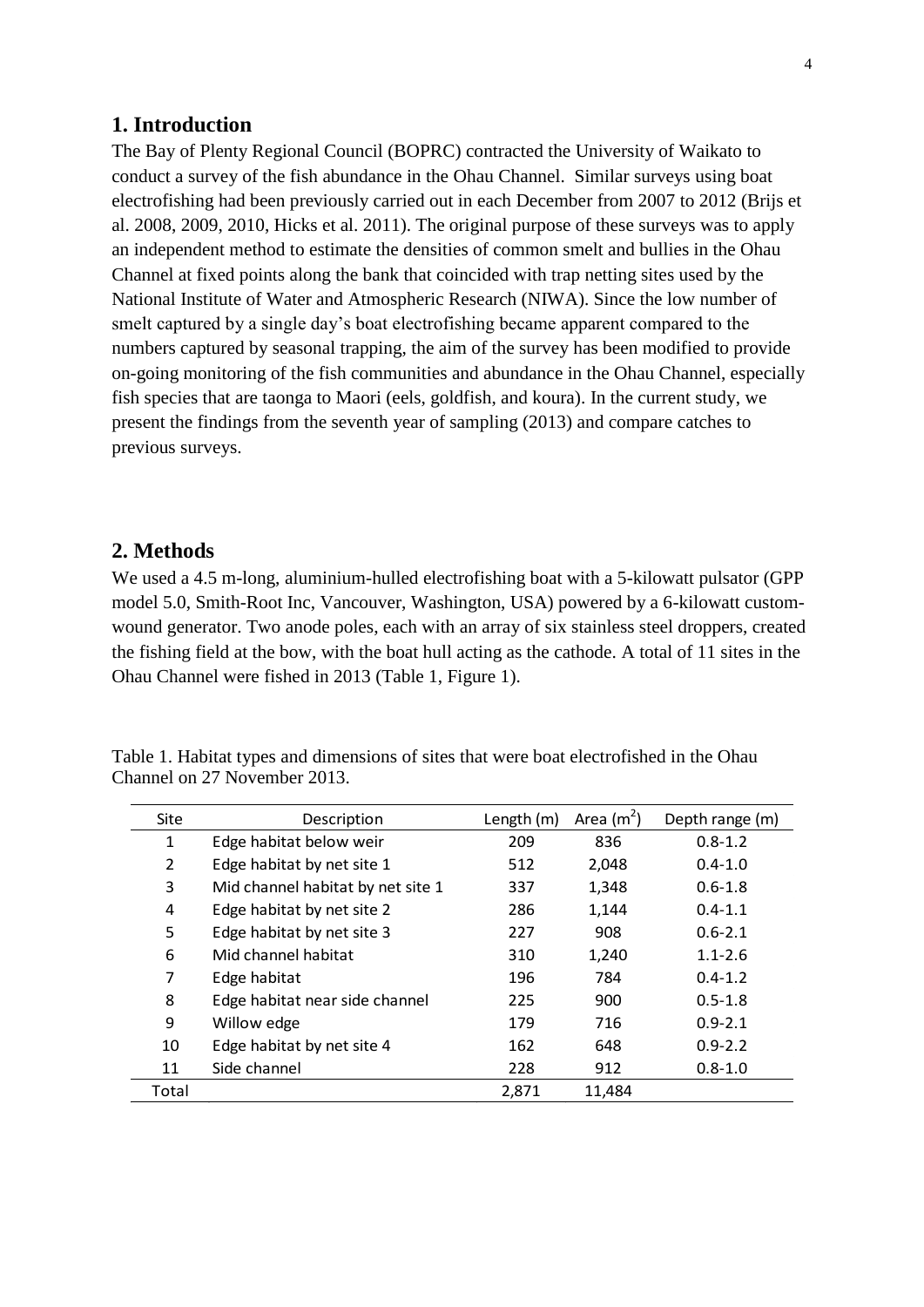As in previous seasons, sites 2, 4, 8 and 10 coincided with NIWA trap netting sites. Electrofishing subsequently commenced upstream of NIWA trap locations and proceeded to move downstream past them. The remaining sites were spread throughout the Ohau Channel and generally incorporated different habitat characteristics representative of the entire channel. All of the sites had a fishing effort of 10-12 minutes across each of the habitats (Table 5), which included littoral areas, macrophyte beds and mid-channel habitats for the specified target species.



<span id="page-6-0"></span>Figure 1. Fishing transects sampled on 27 Nov 2013 in the Ohau Channel starting from Lake Rotorua and ending at Lake Rotoiti. Site codes correspond to locations in Table 1.

Prior to fishing, electrical conductivity was measured with a YSI 3200 conductivity meter and horizontal water visibility was measured using a black disc (Davies-Colley 1988). All sites were fished with the pulsator set to low range (50-500 V direct current) and a frequency of 60 pulses per second. The percent of range of the pulsator was set to 60%, which gave an applied current of 3-4 A root mean square. From past experience, an effective fishing field was achieved a depth of about 2-3 m, and 2 m either side of the centre-line of the boat. This suggests that the boat fished a transect about 4-m wide, consistent with behavioural reactions of fish at the water surface, and so the linear distance fished, measured with hand-held Garmin GPSMAP 60Cx global positioning system, was multiplied by 4 m to calculate the area fished (Table 1).

All goldfish, smelt, and bullies were euthanised in benzocaine after collection then transferred into labelled bags for weighing (g) and measurement (mm) back at the lab for processing. Trout and eels were then anaesthetised in benzocaine, measured, and allowed to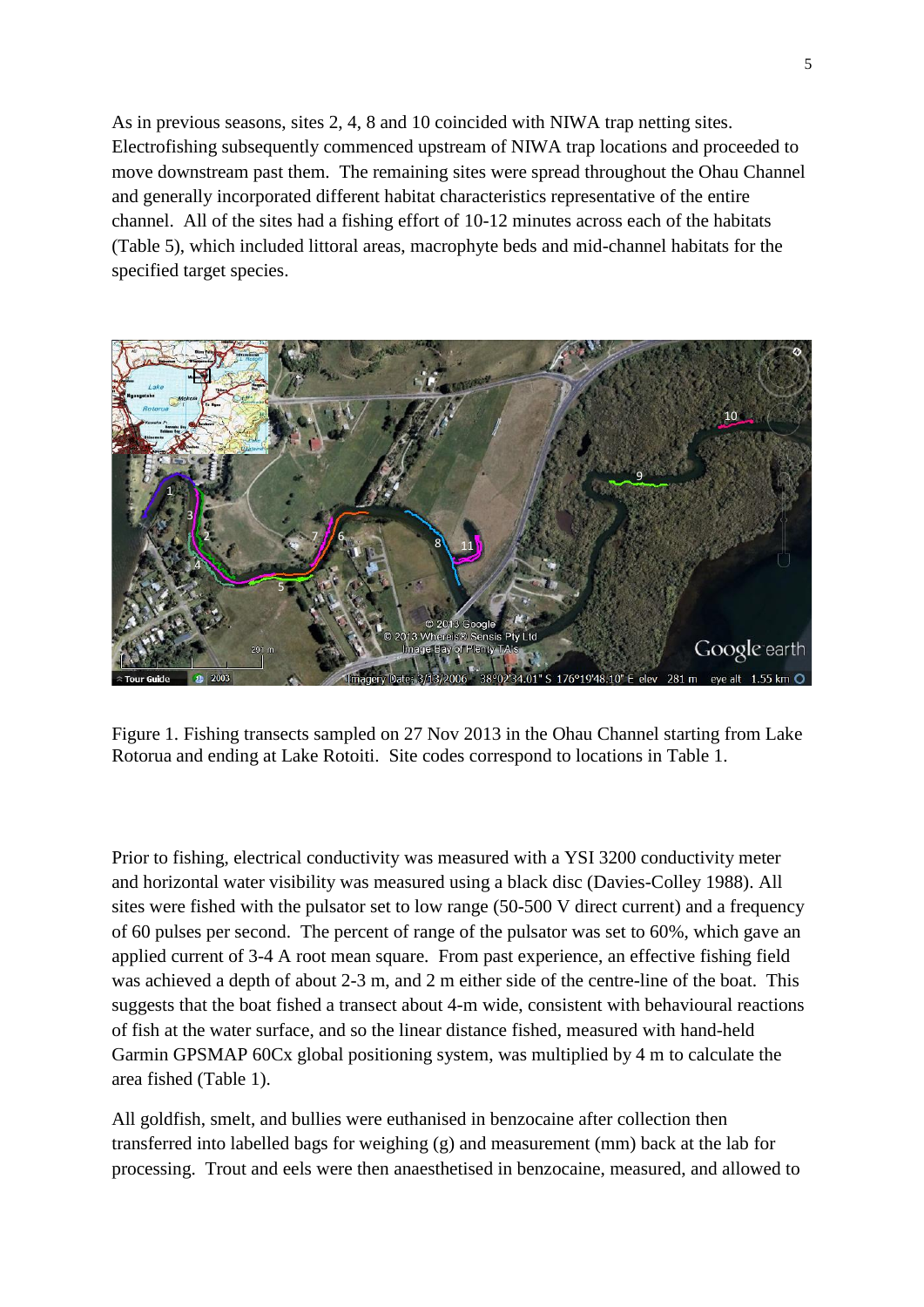recover in labelled mesh bags (4-mm mesh) that were secured in the channel at each sample station. When all sites had been fished, holding bags at each sample station were recovered and the trout and eels were released at their point of capture.

### <span id="page-7-0"></span>**3. Study site**

The Ohau Channel begins below the weir that controls the outflow of Lake Rotorua; the current is relatively strong and fast at this point. As distance from the weir increases, the current slows as the channel widens and deepens and the extent of macrophyte beds increases. At the downstream end of the Ohau Channel before it discharges into Lake Rotoiti the riparian zone is mainly dominated by overhanging willows.

Water temperature at the start of fishing was  $20.9^{\circ}$ C at 1100 h NZDST on 27 Nov 2013; the fishing depths ranged between 0.4 to 2.6 m (Table 1). Specific conductivity, i.e., standardised to 25<sup>o</sup>C, was 183.5  $\mu$ S cm<sup>-1</sup>, and ambient conductivity, which controls power transfer of the electrical field, was 169.3  $\mu$ S cm<sup>-1</sup>. The riparian zones of the Ohau Channel were consisted mainly of residential gardens and pasture in the upstream half of the channel (the Lake Rotorua end) and riparian willows in the downstream half of the channel (near Lake Rotoiti). Submerged macrophytes, such as pondweed (*Potamogeton crispus*) and parrot's feather (*Myriophyllum aquaticum*), were observed throughout the channel as well as the presence of freshwater mussels (*Echyridella menziesii*) in bare sandy areas. The black disc distance (BDD), which measures horizontal underwater visibility (Davies-Colley 1988), was 0.80 m in 2013, which was within the middle of the range for previous surveys (0.50 m in 2010 to 2.0 m in 2007).

#### <span id="page-7-1"></span>**4. Results**

A total of 1,025 fish (20.3 kg) were caught at the 11 sites that were fished in 2013, which comprised 2,871 lineal m and area (Table 1). Koura and 7 fish species were present, with common bully the most abundant species (57% of the catch; Table 2). One shortfin eel was found at site 4. Common smelt (373 fish) was the next most abundant species (36% of the catch), followed by goldfish (42 fish, 4% of the catch), which were most abundant in sites the lower channel, especially at site 10, the most downstream site.

Common smelt had the highest densities of any fish species in 2013 (up to 34 fish 100  $m^{-2}$  at site 1 immediately downstream of the weir), but common bullies were consistently more abundant than smelt at all other sites (Table 3). The majority of common bullies were taken from edge habitats at sites 1, 4, 5, 7, and 8. Mean bully biomass (5.56 g m<sup>-2</sup>) was higher than for smelt  $(3.97 \text{ g m}^{-2})$ ; Table 4).

Goldfish had their highest biomasses in the lower channel, especially at site 10 near Lake Rotoiti (up to 7.25  $\text{g m}^{-2}$ , Table 4). Catch per unit effort (CPUE) for common bullies exceeded smelt CPUE at all except site 1 (Table 5), reflecting their greater densities (Table 3). CPUE for rainbow trout was variable between the sites, and greatest at site 3 (Table 5).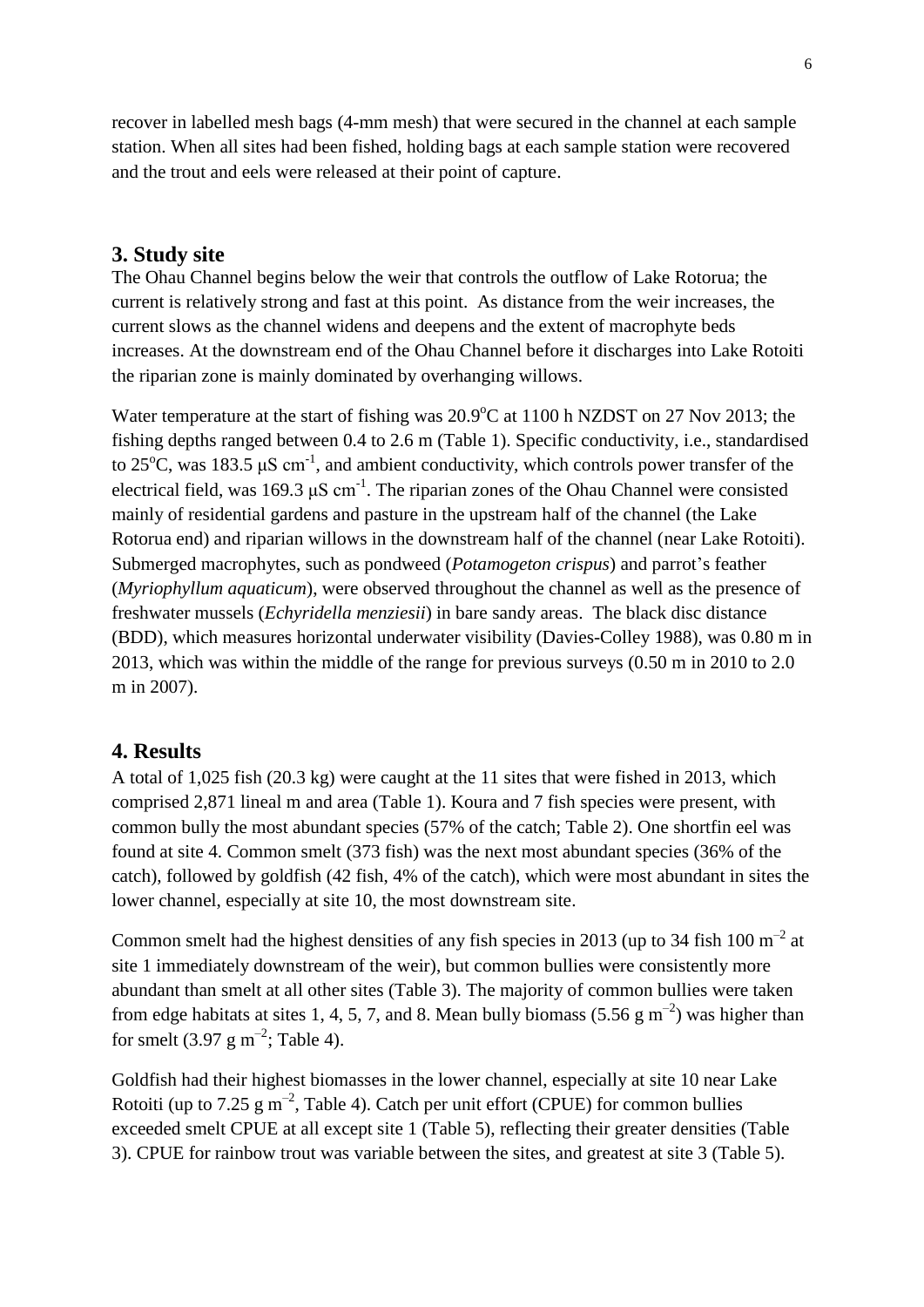<span id="page-8-0"></span>Table 2. Total number of each species in the Ohau Channel collected in 10-min passes at 11 sample sites with boat electrofishing on 27 November 2013. Blank cells indicate no catch for that species.

|       | Number of individuals per site |        |          |              |          |         |       |       |       |  |
|-------|--------------------------------|--------|----------|--------------|----------|---------|-------|-------|-------|--|
|       | Common                         | Common |          | Longfin      | Shortfin | Rainbow | Brown |       |       |  |
| Site  | bully                          | smelt  | Goldfish | eel          | eel      | trout   | trout | Koura | Total |  |
|       | 66<br>1                        | 287    |          |              |          |         |       |       | 353   |  |
|       | 67<br>2                        | 7      |          |              |          | 4       |       |       | 78    |  |
|       | 3<br>1                         |        |          |              |          | 15      |       |       | 16    |  |
| 4     | 90                             | 19     |          | 1            | 1        |         |       | 1     | 112   |  |
|       | 5<br>104                       | 22     |          |              |          |         |       |       | 126   |  |
| 6     | 3                              |        |          |              |          | 2       | 1     |       | 6     |  |
|       | 7<br>88                        | 25     |          |              |          |         |       |       | 113   |  |
| 8     | 90                             | 7      | 9        |              |          |         |       |       | 106   |  |
| 9     | 28                             | 2      | 5        |              |          | 2       |       |       | 37    |  |
| 10    | 5                              | 4      | 24       |              |          |         |       |       | 33    |  |
| 11    | 41                             |        | 4        |              |          |         |       |       | 45    |  |
| Total | 583                            | 373    | 42       | $\mathbf{1}$ | 1        | 23      | 1     | 1     | 1,025 |  |

<span id="page-8-1"></span>Table 3. Density of each species in the Ohau Channel collected in 10-min passes at 11 sample sites with boat electrofishing on 27 November 2013.

|      | Density (number 100 m <sup>-2</sup> ) |        |          |         |          |         |       |       |       |
|------|---------------------------------------|--------|----------|---------|----------|---------|-------|-------|-------|
|      | Common                                | Common |          | Longfin | Shortfin | Rainbow | Brown |       |       |
| Site | bully                                 | smelt  | Goldfish | eel     | eel      | trout   | trout | Koura | Total |
| 1    | 7.89                                  | 34.33  | 0.00     | 0.00    | 0.00     | 0.00    | 0.00  | 0.00  | 42.2  |
| 2    | 3.27                                  | 0.34   | 0.00     | 0.00    | 0.00     | 0.20    | 0.00  | 0.00  | 3.8   |
| 3    | 0.07                                  | 0.00   | 0.00     | 0.00    | 0.00     | 1.11    | 0.00  | 0.00  | 1.2   |
| 4    | 7.87                                  | 1.66   | 0.00     | 0.09    | 0.09     | 0.00    | 0.00  | 0.09  | 9.8   |
| 5    | 11.45                                 | 2.42   | 0.00     | 0.00    | 0.00     | 0.00    | 0.00  | 0.00  | 13.9  |
| 6    | 0.24                                  | 0.00   | 0.00     | 0.00    | 0.00     | 0.16    | 0.08  | 0.00  | 0.5   |
| 7    | 11.22                                 | 3.19   | 0.00     | 0.00    | 0.00     | 0.00    | 0.00  | 0.00  | 14.4  |
| 8    | 10.00                                 | 0.78   | 1.00     | 0.00    | 0.00     | 0.00    | 0.00  | 0.00  | 11.8  |
| 9    | 3.91                                  | 0.28   | 0.70     | 0.00    | 0.00     | 0.28    | 0.00  | 0.00  | 5.2   |
| 10   | 0.77                                  | 0.62   | 3.70     | 0.00    | 0.00     | 0.00    | 0.00  | 0.00  | 5.1   |
| 11   | 4.50                                  | 0.00   | 0.44     | 0.00    | 0.00     | 0.00    | 0.00  | 0.00  | 4.9   |
| Mean | 5.56                                  | 3.97   | 0.53     | 0.01    | 0.01     | 0.16    | 0.01  | 0.01  | 10.3  |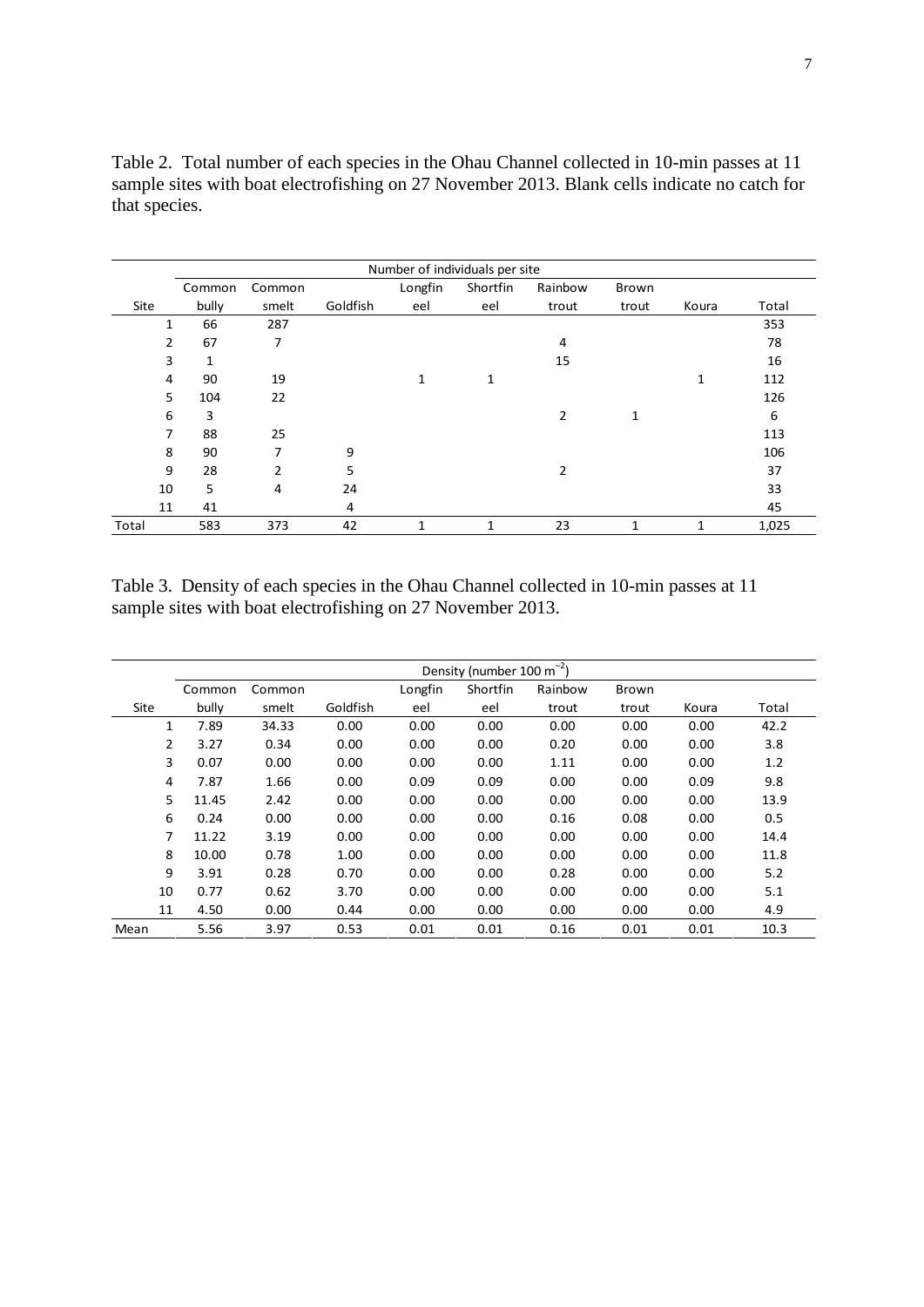|                | Biomass ( $\text{g m}^{-2}$ ) |        |          |         |          |         |       |       |
|----------------|-------------------------------|--------|----------|---------|----------|---------|-------|-------|
|                | Common                        | Common |          | Longfin | Shortfin | Rainbow | Brown |       |
| Site           | bully                         | smelt  | Goldfish | eel     | eel      | trout   | trout | Total |
| 1              | 0.10                          | 0.24   | 0.00     | 0.00    | 0.00     | 0.00    | 0.00  | 0.34  |
| $\overline{2}$ | 0.03                          | 0.00   | 0.00     | 0.00    | 0.00     | 0.85    | 0.00  | 0.88  |
| 3              | 0.00                          | 0.00   | 0.00     | 0.00    | 0.00     | 0.71    | 0.00  | 0.71  |
| 4              | 0.07                          | 0.01   | 0.00     | 3.13    | 1.48     | 0.00    | 0.00  | 4.69  |
| 5              | 0.13                          | 0.01   | 0.00     | 0.00    | 0.00     | 0.00    | 0.00  | 0.14  |
| 6              | 0.00                          | 0.00   | 0.00     | 0.00    | 0.00     | 1.30    | 1.60  | 2.90  |
| 7              | 0.09                          | 0.02   | 0.00     | 0.00    | 0.00     | 0.00    | 0.00  | 0.12  |
| 8              | 0.08                          | 0.01   | 1.88     | 0.00    | 0.00     | 0.00    | 0.00  | 1.97  |
| 9              | 0.08                          | 0.00   | 0.72     | 0.00    | 0.00     | 0.01    | 0.00  | 0.80  |
| 10             | 0.02                          | 0.01   | 7.25     | 0.00    | 0.00     | 0.00    | 0.00  | 7.28  |
| 11             | 0.06                          | 0.00   | 1.06     | 0.00    | 0.00     | 0.00    | 0.00  | 1.13  |
| Mean           | 0.06                          | 0.03   | 0.99     | 0.28    | 0.13     | 0.26    | 0.15  | 1.90  |

<span id="page-9-0"></span>Table 4. Areal biomass of each species in the Ohau Channel collected in 10-min passes at passes at 11 sample sites with boat electrofishing on 27 November 2013.

<span id="page-9-1"></span>Table 5. CPUE (fish min<sup>-1</sup>) of common bully, common smelt, goldfish and rainbow trout in the Ohau Channel caught at passes at 11 sample sites with boat electrofishing on 27 November 2013.

|              | Time   | Catch per unit effort (fish per min <sup>-1</sup> ) |        |          |         |  |  |  |
|--------------|--------|-----------------------------------------------------|--------|----------|---------|--|--|--|
|              | fished | Common                                              | Common |          | Rainbow |  |  |  |
| Site         | (min)  | bully                                               | smelt  | Goldfish | trout   |  |  |  |
| $\mathbf{1}$ | 10     | 6.60                                                | 28.70  | 0.00     | 0.00    |  |  |  |
| 2            | 10     | 6.70                                                | 0.70   | 0.00     | 0.40    |  |  |  |
| 3            | 10     | 0.10                                                | 0.00   | 0.00     | 1.50    |  |  |  |
| 4            | 10     | 9.00                                                | 1.90   | 0.00     | 0.00    |  |  |  |
| 5            | 10     | 10.40                                               | 2.20   | 0.00     | 0.00    |  |  |  |
| 6            | 10     | 0.30                                                | 0.00   | 0.00     | 0.20    |  |  |  |
| 7            | 10     | 8.80                                                | 2.50   | 0.00     | 0.00    |  |  |  |
| 8            | 10     | 9.00                                                | 0.70   | 0.90     | 0.00    |  |  |  |
| 9            | 10     | 2.80                                                | 0.20   | 0.50     | 0.20    |  |  |  |
| 10           | 10     | 0.50                                                | 0.40   | 2.40     | 0.00    |  |  |  |
| 11           | 12     | 3.42                                                | 0.00   | 0.33     | 0.00    |  |  |  |
| Total        | 112    |                                                     |        |          |         |  |  |  |
| Mean         |        | 5.24                                                | 3.39   | 0.38     | 0.21    |  |  |  |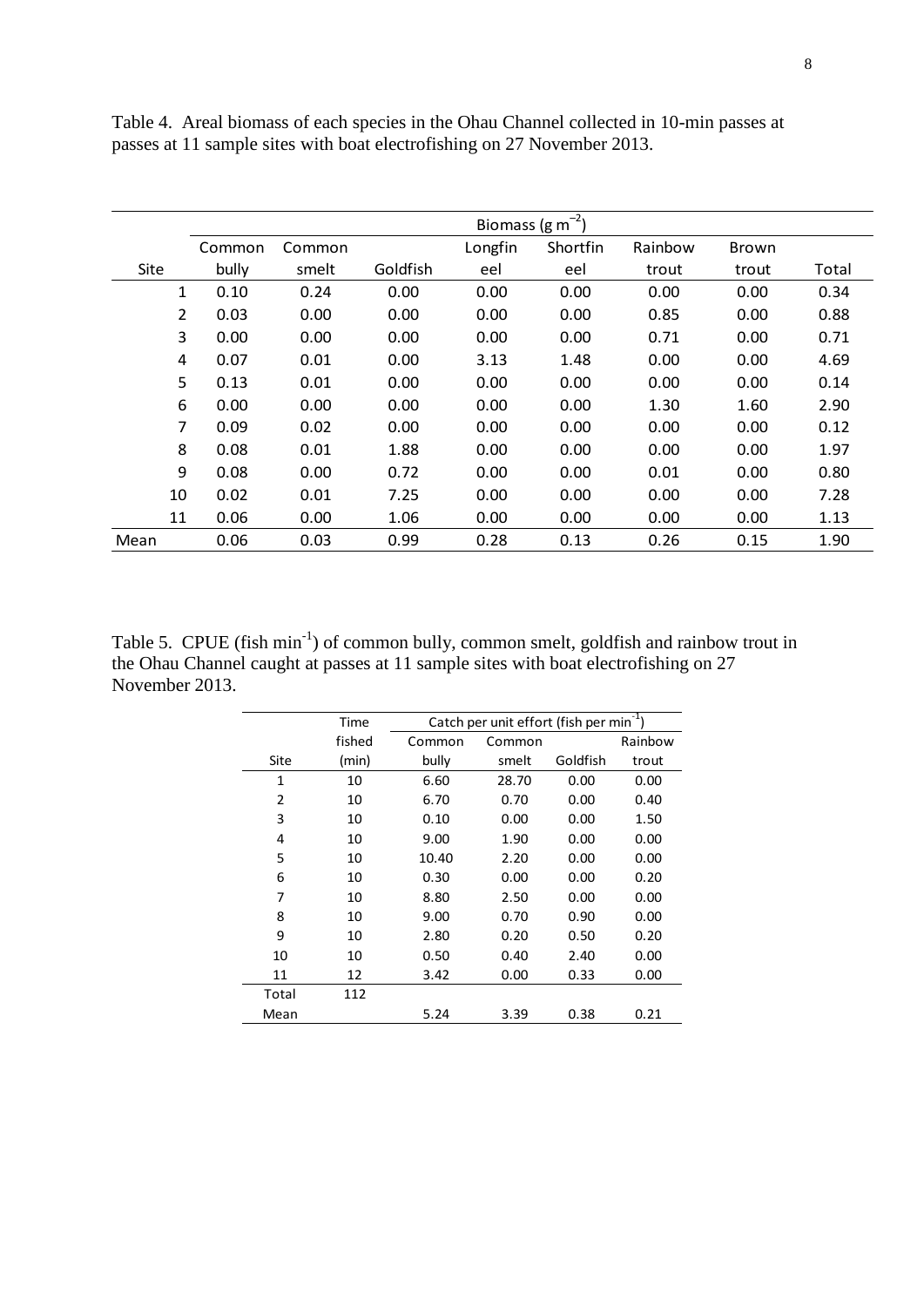## <span id="page-10-0"></span>**5. Discussion**

The abundance of common bullies in 2013 reversed the apparent trend of reducing abundance since these surveys started in 2007 (Table 6). The cause of fluctuating bully abundance is not known, and was not accounted for by water clarity expressed as black disc distance (BDD) or water conductivity (Table 7). Poor water clarity can reduce the efficiency of electrofishing, but does not appear to influence our catch rates of bullies or smelt. BDD was greater in 2012 than in 2011 when common bully densities were lower. In 2013, the apparent decline in smelt abundance was also reversed despite the relatively low BDD.

The increasing goldfish biomass between 2011 and 2013 arose partly because of targeted fishing in the excavated side branch (site 11), which was not fished in previous years but which clearly offers good habitat for goldfish. In 2013, a shortfin eel was caught, following the first shortfin eel encountered in the Ohau Channel in 2012.

<span id="page-10-1"></span>Table 6. Mean fish and koura densities in the Ohau Channel measured by boat electrofishing between 2007 and 2013. (Source of data: Brijs et al. 2008, 2009, 2010, Hicks et al. 2011, 2013).  $D$ ensity (individuals  $100 \text{ m}^2$ ) Time

| Density (individuals $100 \text{ m}^{-2}$ ) |                 |                 |          |                |                 |                  |                       | Time  | <b>Distance</b> | Area            |               |                             |
|---------------------------------------------|-----------------|-----------------|----------|----------------|-----------------|------------------|-----------------------|-------|-----------------|-----------------|---------------|-----------------------------|
| Year                                        | Common<br>bully | Common<br>smett | Goldfish | Longfin<br>eel | Shortfin<br>eel | Rainbow<br>trout | <b>Brown</b><br>trout | Koura | Total           | fished<br>(min) | fished<br>(m) | fished<br>(m <sup>2</sup> ) |
| 2007                                        | 22.28           | 3.30            | 0.14     | 0.03           | 0.00            | 0.41             | 0.00                  | 0.00  | 26.16           | 82              | 1,582         | 6,328                       |
| 2008                                        | 6.14            | 4.12            | 0.03     | 0.01           | 0.00            | 0.22             | 0.00                  | 0.00  | 10.52           | 100             | 2,033         | 8,133                       |
| 2009                                        | 1.45            | 1.46            | 0.07     | 0.01           | 0.00            | 0.36             | 0.00                  | 0.00  | 3.34            | 101             | 2,721         | 10,884                      |
| 2010                                        | 4.34            | 1.65            | 0.16     | 0.01           | 0.00            | 0.53             | 0.00                  | 0.10  | 6.79            | 112             | 3,488         | 13,952                      |
| 2011                                        | 2.76            | 0.32            | 0.31     | 0.04           | 0.00            | 0.27             | 0.03                  | 0.02  | 3.75            | 129             | 2,721         | 10,884                      |
| 2012                                        | 0.86            | 0.99            | 0.33     | 0.01           | 0.01            | 0.12             | 0.01                  | 0.02  | 2.35            | 115             | 3,625         | 14,500                      |
| 2013                                        | 5.56            | 3.97            | 0.53     | 0.01           | 0.01            | 0.16             | 0.01                  | 0.01  | 10.30           | 112             | 2,871         | 11,484                      |

<span id="page-10-2"></span>Table 7. Conductivity and black disc distance measured in the in the Ohau Channel at the time of boat electrofishing surveys between 2007 and 2013. NZDST = New Zealand daylight saving time, i.e.,  $UTC+13$  h.  $UTC = Universal$  time coordinated. (Source of data: Brijs et al.) 2008, 2009, 2010, Hicks et al. 2011, 2013).

| Date         | Time<br>(h NZDST) | Water<br>temperature<br>(°C) | Ambient<br>conductivity<br>$(\mu S \text{ cm}^{-1})$ | Specific<br>conductivity<br>$(\mu S \text{ cm}^{-1})$ | Black disc<br>distance<br>(m) |
|--------------|-------------------|------------------------------|------------------------------------------------------|-------------------------------------------------------|-------------------------------|
| 13-Dec-07    | 1015              | 18.8                         | 159.3                                                | 180.9                                                 | 2.00                          |
| $11$ -Dec-08 | 1030              | 20.4                         | 167.8                                                | 183.7                                                 | 0.80                          |
| $7$ -Dec-09  | 1045              | 19.4                         | 172.4                                                | 193.4                                                 | 0.65                          |
| $7-Dec-10$   | 1100              | 20.1                         | 169.7                                                | 187.4                                                 | 0.50                          |
| $5$ -Dec-11  | 1030              | 17.8                         | 148.5                                                | 173.5                                                 | 0.85                          |
| $4$ -Dec-12  | 0900              | 17.4                         | 144.1                                                | 169.4                                                 | 1.30                          |
| 27-Nov-13    | 1100              | 20.9                         | 169.3                                                | 183.5                                                 | 0.80                          |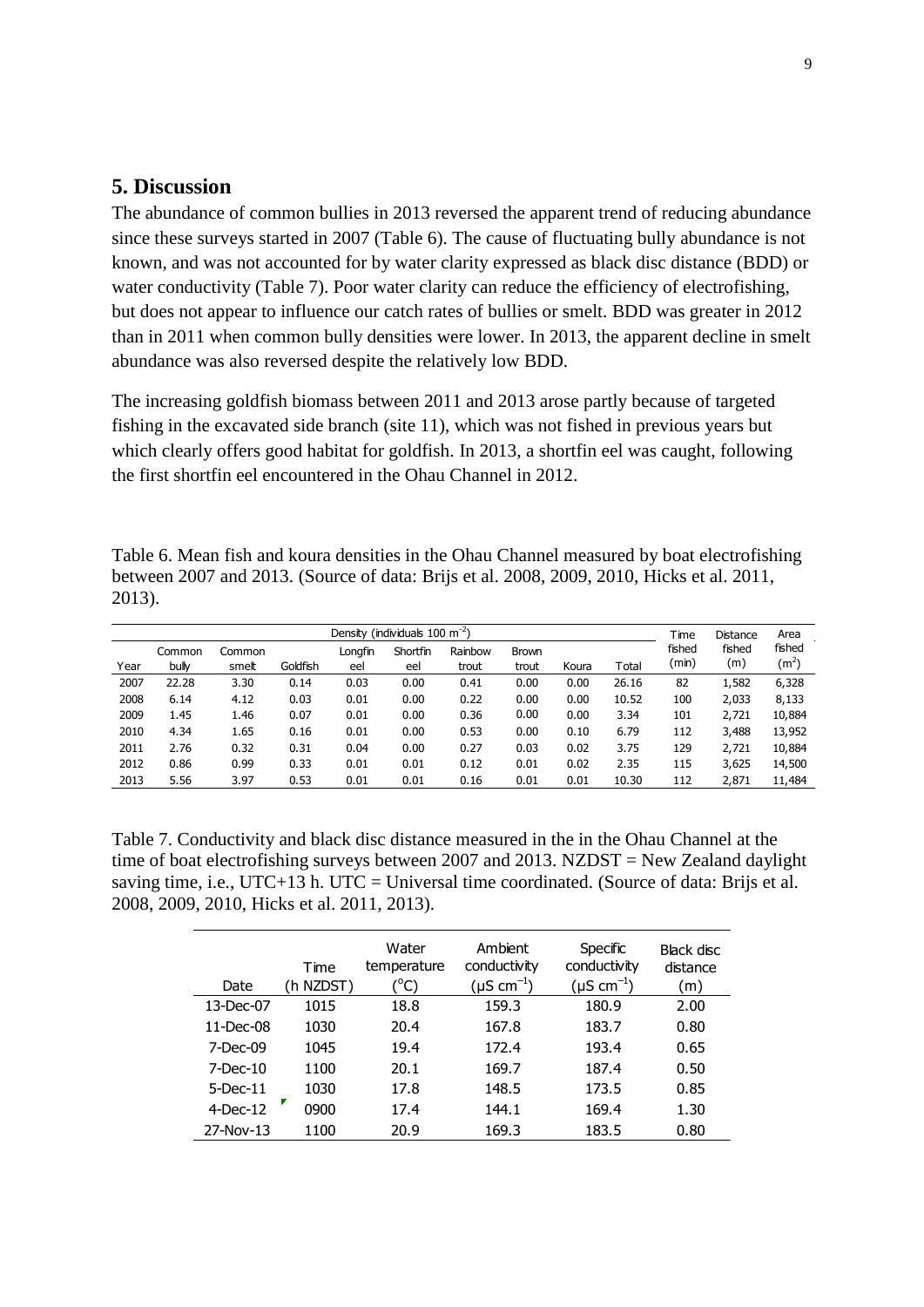#### <span id="page-11-0"></span>**6. Acknowledgements**

This research was funded by Bay of Plenty Regional Council. We thank Nicholas Ling for reviewing the report and John Tyrrell for his approval.

## <span id="page-11-1"></span>**7. References**

- Brijs, J., Hicks, B. J. and Bell, D. G. (2008). Boat electrofishing survey of common smelt and common bullies in the Ohau Channel. *CBER Contract Report No. 66.* Client report prepared for Environment Bay of Plenty. Centre for Biodiversity and Ecology Research, Department of Biological Sciences, The University of Waikato, Hamilton.
- Brijs, J., Hicks, B. J. and Bell, D. G. (2009). Boat electrofishing survey of common smelt and common bullies in the Ohau Channel. *CBER Contract Report No. 97.* Client report prepared for Environment Bay of Plenty. Centre for Biodiversity and Ecology Research, Department of Biological Sciences, The University of Waikato, Hamilton.
- Brijs, J., B.J. Hicks, and D.G. Bell. 2010. Boat electrofishing survey of common smelt and common bully in the Ohau Channel in December 2009. *CBER Contract Report No. 112.* Prepared for Environment Bay of Plenty. Centre for Biodiversity and Ecology Research, Department of Biological Sciences, School of Science and Engineering, The University of Waikato, Hamilton.
- Davies-Colley, R. J. 1988. Measuring water clarity with a black disk. *Limnology and Oceanography 33*: 616-623.
- Hicks, B. J., Ling, N., Osborne, M. W., Bell, D. G., and Ring, C. A. (2005). Boat electrofishing survey of the lower Waikato River and its tributaries. *CBER Contract Report No. 39*. Client report prepared for Environment Waikato. Centre for Biodiversity and Ecology Research, Department of Biological Sciences, The University of Waikato, Hamilton.
- Hicks B. J., Tana R., and Bell D. G. 2013. Boat electrofishing surveys of fish populations in the Ohau Channel in 2011 and 2012. *ERI Report No. 26*. Client report prepared for Bay of Plenty Regional Council. Environmental Research Institute, Faculty of Science and Engineering, University of Waikato, Hamilton, New Zealand.
- Rowe, D.K., Bowman, E., Dunford, A. and Smith, J. 2008. Smelt in Lake Rotoiti and the Ohau Channel, 2007-2008. *NIWA Client Report: HAM2008-081*. Client report prepared for Environment Bay of Plenty. National Institute of Water & Atmospheric Research Ltd, Hamilton.
- Rowe, D.K., Bowman, E., Dunford, A. and Smith, J. 2008. Smelt in Lake Rotoiti and the Ohau Channel, 2008-2009. *NIWA Client Report: HAM2009-077*. Client report prepared for Environment Bay of Plenty. National Institute of Water & Atmospheric Research Ltd, Hamilton.